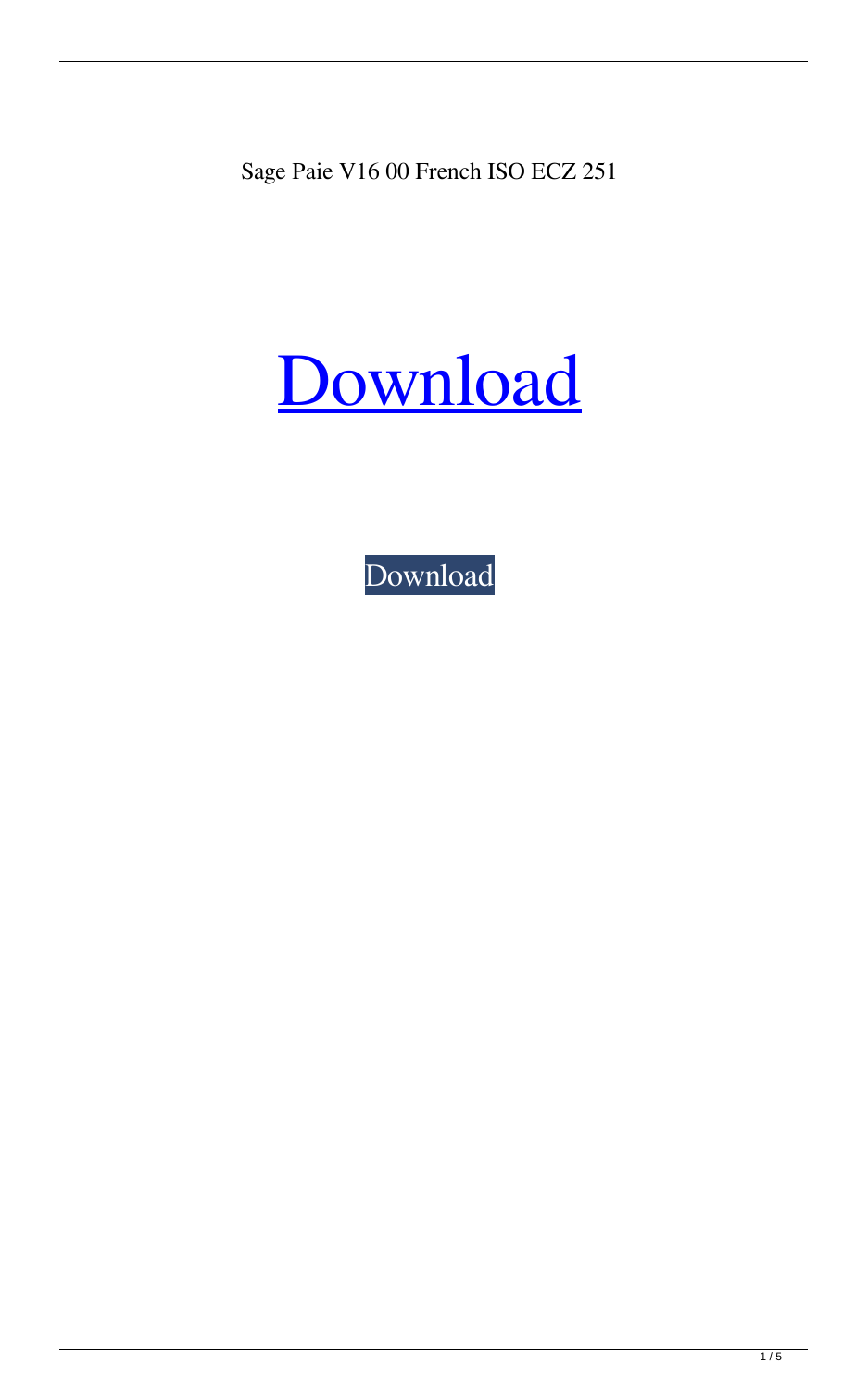rar. ©2006 © 2005 Robert Goff © 2004 Robert Goff (design), NooDoos, Inc. License: You may not use the images in any way you choose. They must be used under the terms and conditions found here. Copyright Notices: All images and content on this site are copyrighted by Robert Goff. You may not use the images or the content of this site in any way without written permission from Robert Goff.A laser pointer or laser beam is a bright, narrow, collimated, and generally directional beam of coherent light. A laser pointer is a type of pointer, which is a pointer used as a temporary pointing device, that illuminates with a laser beam instead of a conventional light beam. Laser pointers may be used to point out objects, such as to signal a correct answer on an examination, or to guide and mark the position of a drill. Laser pointers are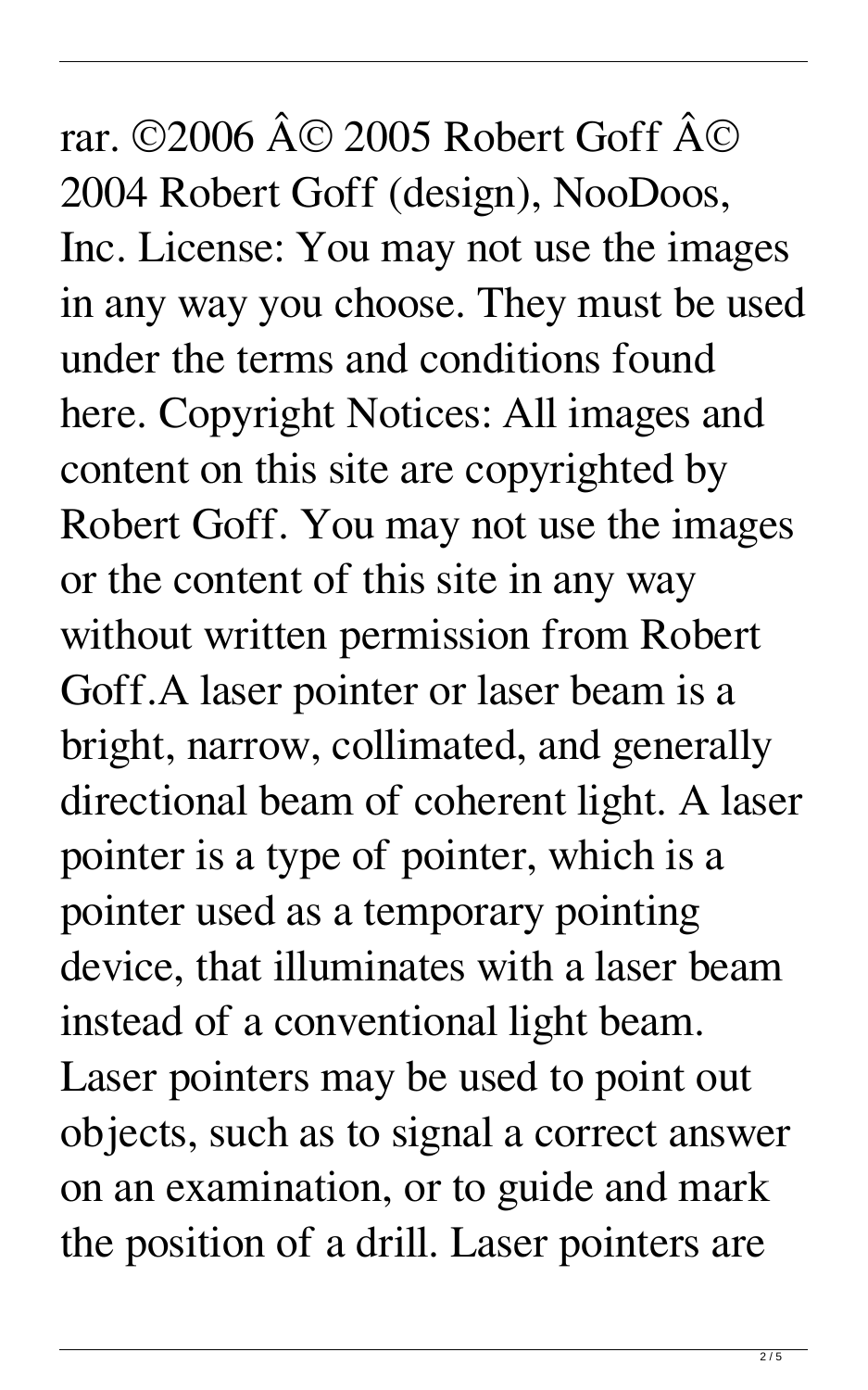also used as a navigation aid in laser tag. A laser pointer can be used for military purposes such as pointing out targets for air-to-air missiles, air-to-ground missiles, antiaircraft missiles, guided bombs, or other such weapons systems. Laser pointers have also been used for nonmilitary purposes, such as to indicate the position of a wireless signal. Portable laser pointers are available for various types of uses. For example, a portable laser pointer may be used for various types of markings on a moving object, such as a car, or a moving object, such as a truck. A portable laser pointer may be used to indicate position in a complex environment, such as a construction site. A laser pointer may be used to guide a construction worker. Another portable laser pointer may be used to guide a fireman, an architect, or other workman.Q: Convert GSP to plain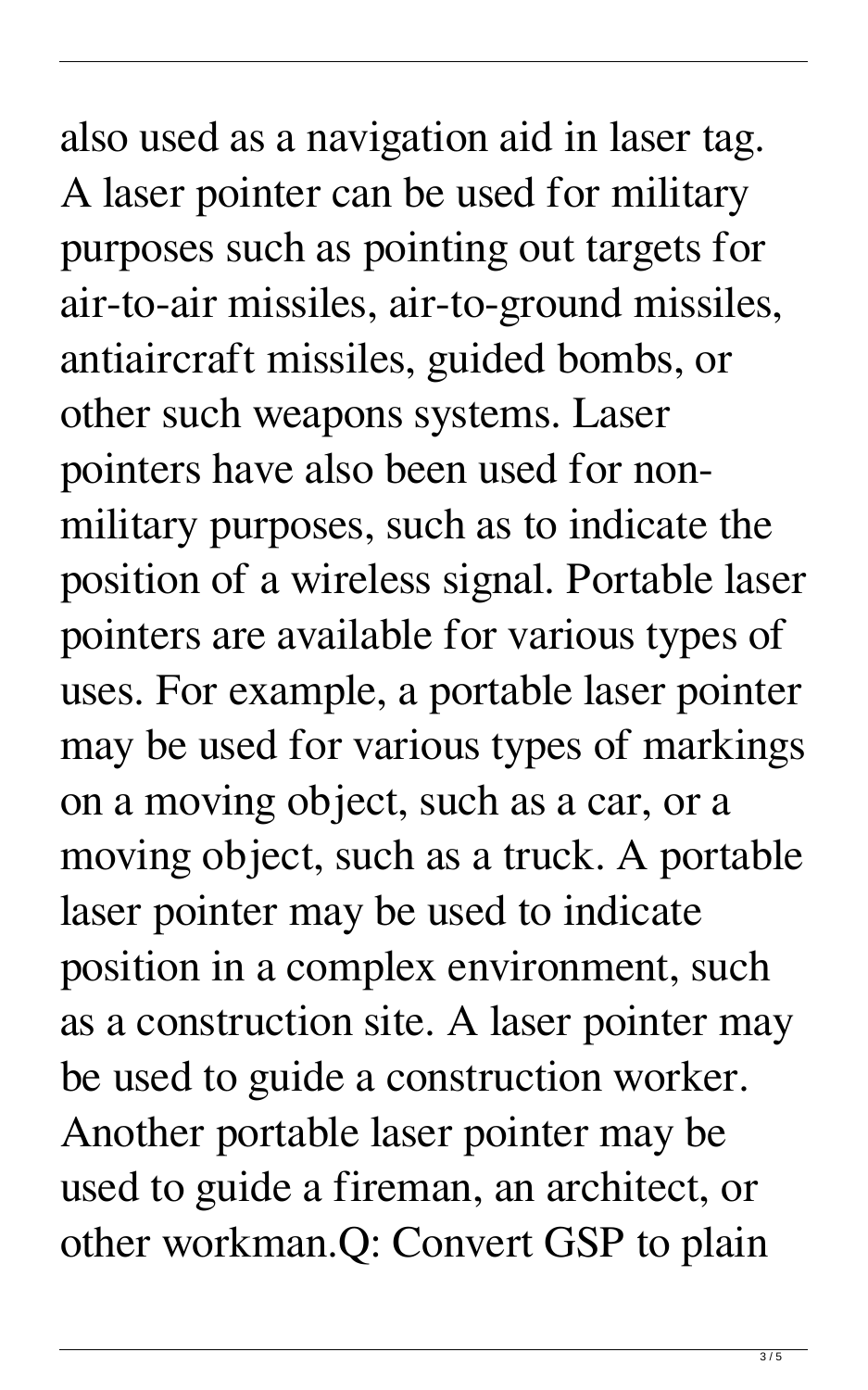HTML? Is there a way to render plain HTML inside a GSP? I've got a page where I'd like to make a form submit as plain HTML. But not sure how to convert it. I'd like to put all my form in a and then give it an id and then do something like this: